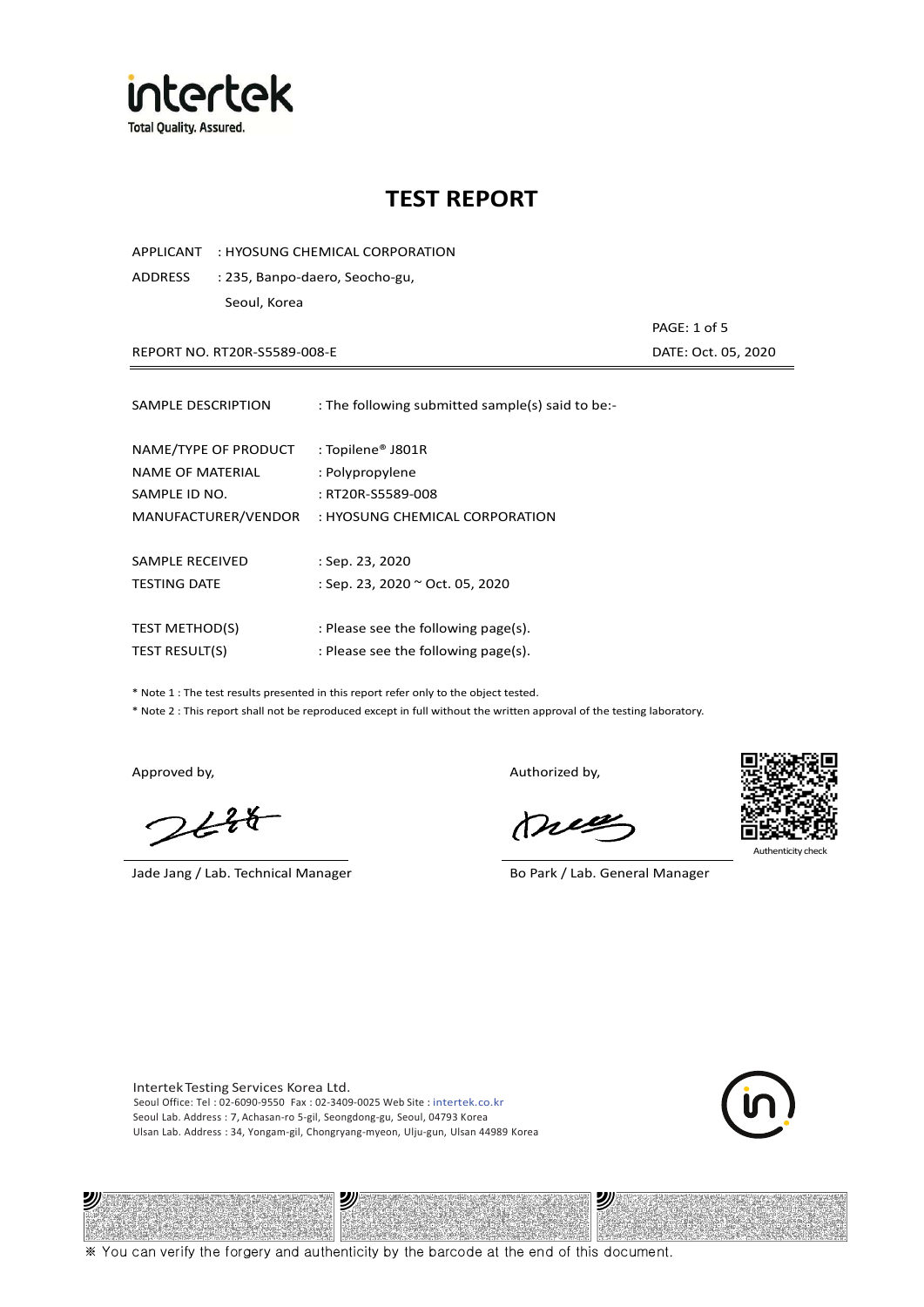

REPORT NO. RT20R-S5589-008-E DATE: Oct. 05, 2020

PAGE: 2 of 5

SAMPLE ID NO. : RT20R-S5589-008 SAMPLE DESCRIPTION : Topilene® J801R

TEST ITEM TEST IN TEST METHOD NOLL RESULT Cadmium (Cd) ㎎/㎏ With reference to IEC 62321-5 Edition 1.0 : 2013, by acid digestion and determined by ICP-OES 0.5 N.D. Lead (Pb)  $\log/kg$   $\log kg$  and digestion and  $\log k$  superiority of  $\log k$  or  $\log k$  5  $\log k$  N.D. Mercury (Hg) ㎎/㎏ With reference to IEC 62321-4 Edition 1.0 : 2013, by acid digestion and determined by ICP-OES 2 N.D. Hexavalent Chromium (Cr<sup>6+</sup>) | mg/kg With reference to IEC 62321-7-2 Edition 1.0 : 2017, by alkaline/toluene digestion and determined by UV-VIS Spectrophotometer 8 N.D. Polybrominated Biphenyl (PBBs) Monobromobiphenyl ng/kg With reference to Pentabromobiphenyl mg/kg IEC 62321-6 Edition 1.0 : 2015, 5 N.D. Hexabromobiphenyl | <sub>mg/kg</sub> | by solvent extraction and | 5 | N.D. determined by GC/MS 5 N.D. Dibromobiphenyl ㎎/㎏ 5 N.D. Tribromobiphenyl and ma/kg 5 N.D. Tetrabromobiphenyl mg/kg N/ith reference to 5 N.D. Heptabromobiphenyl  $\log kq$  determined by GC/MS  $\vert$  5 N.D. Octabromobiphenyl ng/kg 5 N.D. Nonabromobiphenyl mg/kg 5 N.D. Decabromobiphenyl ng/kg 5 N.D. Polybrominated Diphenyl Ether (PBDEs) Monobromodiphenyl ether ng/kg With reference to Pentabromodiphenyl ether  $\parallel$  mg/kg  $\parallel$  IEC 62321-6 Edition 1.0 : 2015,  $\parallel$  5 N.D. by solvent extraction and determined by GC/MS 5 N.D. Dibromodiphenyl ether mg/kg<br>Tribromodiphenyl ether mg/kg<br>5 N.D. Tribromodiphenyl ether and ma/kg b and the state of the state of the state of the state of the state of the state of the state of the state of the state of the state of the state of the state of the state of the state of t Tetrabromodiphenyl ether | mg/kg With reference to 5 | N.D. Hexabromodiphenyl ether  $\vert$  mg/kg  $\vert$  by solvent extraction and  $\vert$  5 N.D. Heptabromodiphenyl ether ㎎/㎏ 5 N.D. Octabromodiphenyl ether ng/kg 1 mg/kg 5 N.D. Nonabromodiphenyl ether | mg/kg | 1999 5 N.D. Decabromodiphenyl ether  $\vert$  mg/kg  $\vert$  5 N.D.

Tested by : Jooyeon Lee, Seulgi Park, Jessica Kang

Notes : mg/kg = ppm = parts per million < = Less than

ツバ

N.D. = Not detected ( <MDL )

MDL = Method detection limit

Intertek Testing Services Korea Ltd. Seoul Office: Tel : 02-6090-9550 Fax : 02-3409-0025 Web Site : intertek.co.kr Seoul Lab. Address : 7, Achasan-ro 5-gil, Seongdong-gu, Seoul, 04793 Korea Ulsan Lab. Address : 34, Yongam-gil, Chongryang-myeon, Ulju-gun, Ulsan 44989 Korea

沙



沙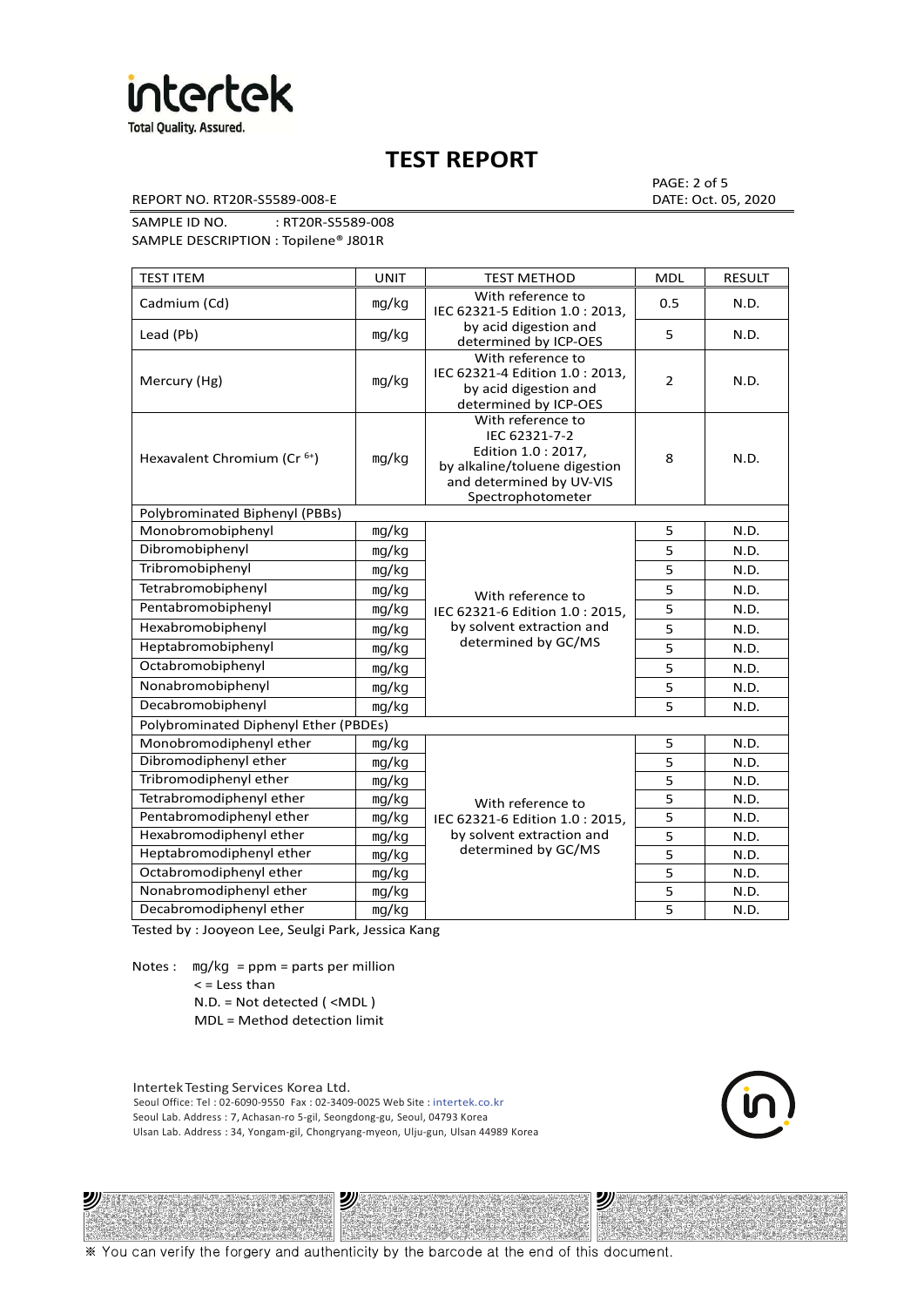

REPORT NO. RT20R-S5589-008-E DATE: Oct. 05, 2020

PAGE: 3 of 5

SAMPLE ID NO. : RT20R-S5589-008 SAMPLE DESCRIPTION : Topilene® J801R

| <b>TEST ITEM</b>                     | CAS NO.       | <b>UNIT</b> | <b>TEST METHOD</b>                                      | <b>MDL</b> | <b>RESULT</b> |
|--------------------------------------|---------------|-------------|---------------------------------------------------------|------------|---------------|
| Dibutyl phthalate<br>(DBP)           | $84 - 74 - 2$ | mg/kg       | With reference to<br>IEC 62321-8<br>Edition 1.0 : 2017, | 50         | N.D.          |
| Di(2-ethylhexyl) phthalate<br>(DEHP) | 117-81-7      | mg/kg       |                                                         | 50         | N.D.          |
| Benzyl butyl phthalate<br>(BBP)      | 85-68-7       | mg/kg       | by solvent extraction<br>and determined by<br>GC/MS     | 50         | N.D.          |
| Diisobutyl phthalate<br>(DIBP)       | $84 - 69 - 5$ | mg/kg       |                                                         | 50         | N.D.          |

Tested by : Jessica Kang

Notes : mg/kg = ppm = parts per million  $<$  = Less than N.D. = Not detected ( <MDL ) MDL = Method detection limit

\* View of sample as received;-

沙



Intertek Testing Services Korea Ltd. Seoul Office: Tel : 02-6090-9550 Fax : 02-3409-0025 Web Site : intertek.co.kr Seoul Lab. Address : 7, Achasan-ro 5-gil, Seongdong-gu, Seoul, 04793 Korea Ulsan Lab. Address : 34, Yongam-gil, Chongryang-myeon, Ulju-gun, Ulsan 44989 Korea

沙



沙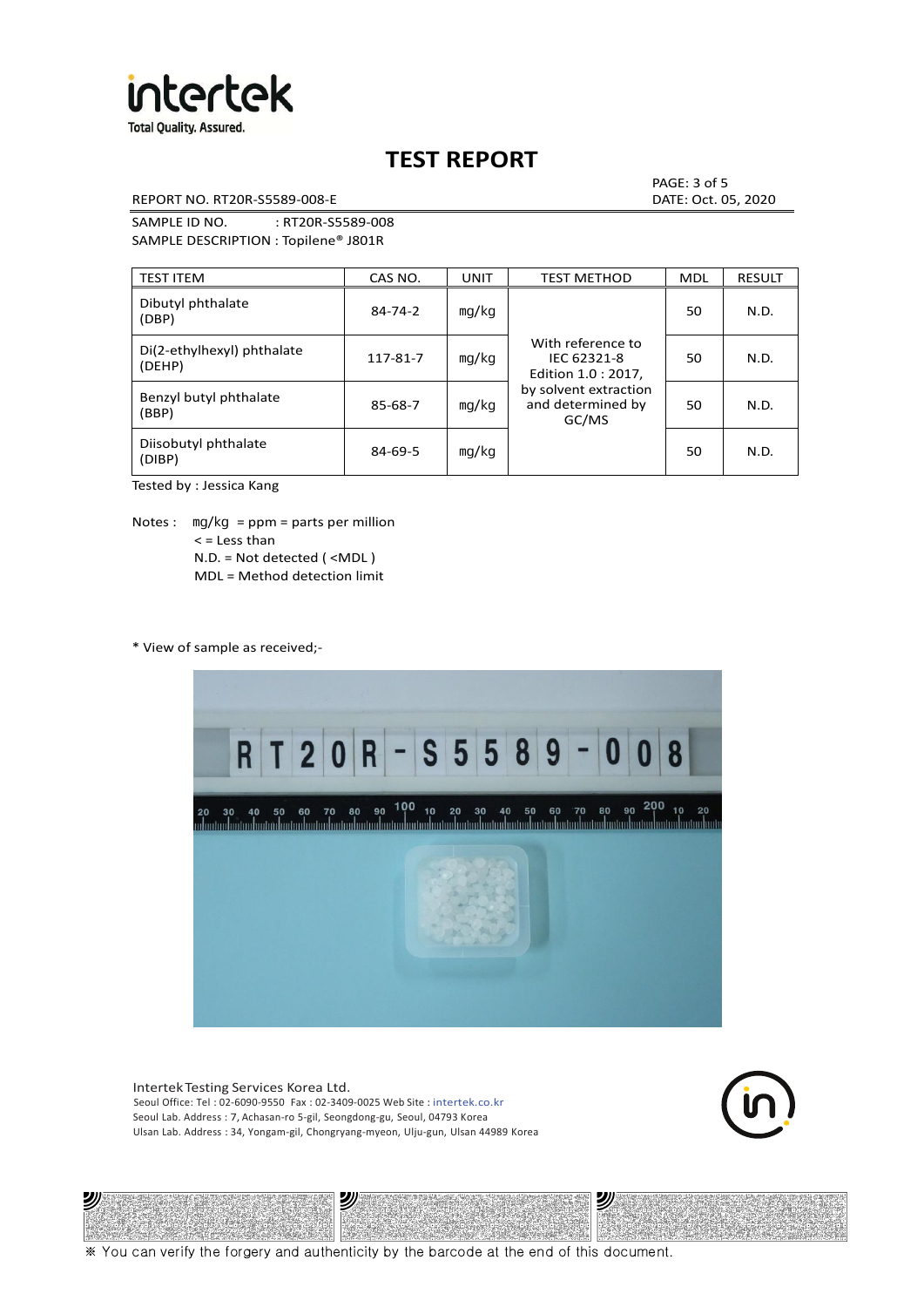

**Total Quality. Assured.** 

## **TEST REPORT**

REPORT NO. RT20R-S5589-008-E DATE: Oct. 05, 2020

PAGE: 4 of 5

SAMPLE ID NO. : RT20R-S5589-008 SAMPLE DESCRIPTION : Topilene® J801R



| *1 : List of appropriate acid : |                                                                     |  |  |  |  |
|---------------------------------|---------------------------------------------------------------------|--|--|--|--|
| Material                        | Acid added for digestion                                            |  |  |  |  |
| <b>Polymers</b>                 | $HNO3$ , HCl, HF, H <sub>2</sub> O <sub>2</sub> , H3BO <sub>3</sub> |  |  |  |  |
| Metals                          | $HNO3$ , HCl, HF                                                    |  |  |  |  |
| Electronics                     | $HNO3$ , HCl, H <sub>2</sub> O <sub>2</sub> , HBF <sub>4</sub>      |  |  |  |  |

\*2 : The samples were dissolved totally by pre-conditioning method according to above flow chart.

Intertek Testing Services Korea Ltd. Seoul Office: Tel : 02-6090-9550 Fax : 02-3409-0025 Web Site : intertek.co.kr Seoul Lab. Address : 7, Achasan-ro 5-gil, Seongdong-gu, Seoul, 04793 Korea Ulsan Lab. Address : 34, Yongam-gil, Chongryang-myeon, Ulju-gun, Ulsan 44989 Korea

沙

沙



沙